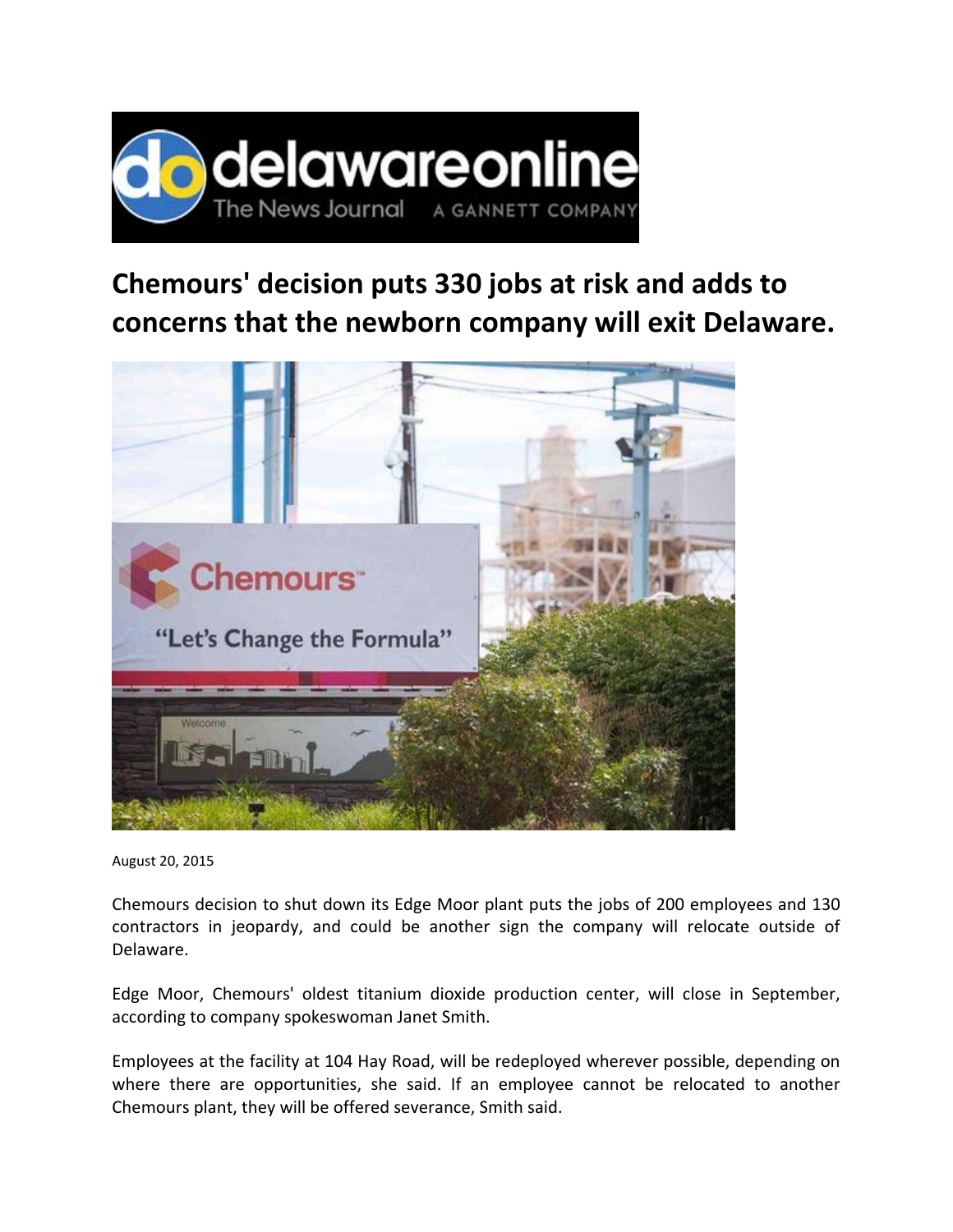The Wilmington-based performance chemicals company, which spun off from DuPont in July, also is shutting down one titanium dioxide production line at its Johnsonville, Tennessee, plant. That shutdown will not result in any job losses, Smith said.

In addition to the Edge Moor employees, Chemours has 920 workers at its DuPont Building headquarters and 20 at its Red Lion facility in Delaware City. It is not clear if any Edge Moor employees could be relocated to the Red Lion plant.

The company's Delaware footprint continues to shrink. Before being spun off from DuPont on July 1, the company laid off 5 to 7 percent of its global workforce, including Delaware employees. The layoffs, combined with Edge Moor's closing, has fanned fears the company will abandon its downtown Wilmington headquarters.

DuPont Edge Moor plant in the 1970s DUPONT CO.

"The writing is on the wall," said John Boyd of the Boyd Co., which advises companies on relocation and site selection.

Chemours is using Wilmington's DuPont Building as a temporary headquarters while it hunts for a permanent one. Sites in northern New Castle County, in Wilmington, as well as spots in Salem County, New Jersey, and Delaware and Chester counties in Pennsylvania are among locations Chemours is said to be considering.

In a June interview with The News Journal, Chemours CEO Mark Vergnano said the company had not made a decision about remaining in Delaware, but said it is looking at sites in surrounding areas to retain key employees.

"We have 1,000 employees who live in the area where we are today," he said. "It makes no sense for us to go far way. We don't want to lose those employees by going somewhere like the West Coast or Southeast."

Boyd said he has seen instances where a company pledges to remain in a certain region before significant relocation.

"Any credible site selection search would include national locations," he said. "But companies refute the idea they are leaving an area because they don't want all of their workers to leave. They can't have key people of their workforce not showing up to work next week."

Smith, the Chemours spokeswoman, emphasized the Edge Moor closing is unrelated to the possibility of a new headquarters.

"We still have not made a decision," she said.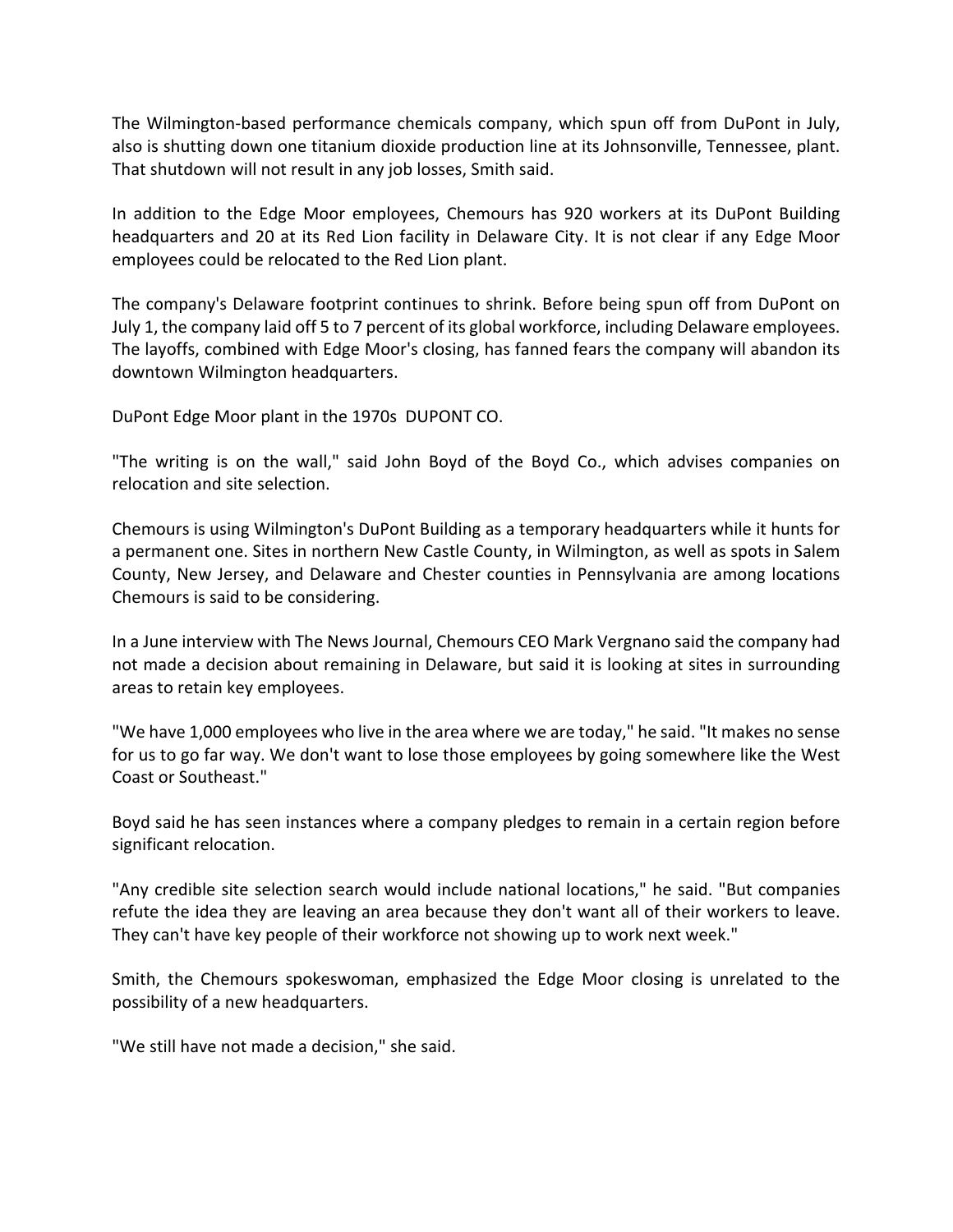But outside observers say the Edge Moor closure is a likely sign Chemours' future is in another state.

"All of the signs are very ominous for Delaware," said Jim Butkiewicz, chair of the University of Delaware's economics department. "Most companies want to be headquartered near its major operations."

Delaware has offered Chemours a cash‐laden package to remain in the state, former Delaware Economic Development Director Alan Levin told The News Journal in June. That offer will compete with a bundle of tax credits offered by New Jersey to lure Chemours to Chambers Works, a 1,455‐acre site already owned by the company, just across the Delaware Memorial Bridge in Salem, New Jersey.

It is not known what Pennsylvania has offered Chemours.

Boyd said states such as Texas and Louisiana – both with a high number of energy and chemical companies – could emerge as dark horses to compete with Delaware.

Chemours has not disclosed a timeframe for when a decision will be made. Current DEDO Director Bernice Whaley met with company executives Thursday. She said the executives told her a decision will be reached later this fall.

"We keep talking with them and giving them our schpiel about why it's great to be in Delaware" she said.

Whaley added that Chemours' leadership indicated they have met with Delaware developers regarding a new headquarters, but did not say if it was to discuss redeveloping the DuPont Building or constructing a new office complex.

Butkiewicz said relocating its headquarters could be devastating for Delaware.

"They have a lot of executives who are highly paid," he said. "That adds to the city wage tax and the state income tax and the space it occupies is part of the real estate tax. That is all very important to the fiscal revenue picture for the state."

Whaley said the state is committed to retaining Chemours.

"We want them to maintain their headquarters here, and we will do what we can to keep them here," she said.

Prospects for use of the 115‐acre site are murky.

Edge Moor is entirely inside a Coastal Zone conservation area where new heavy industries are banned, and it has operated under an exception to the land use law since 1971.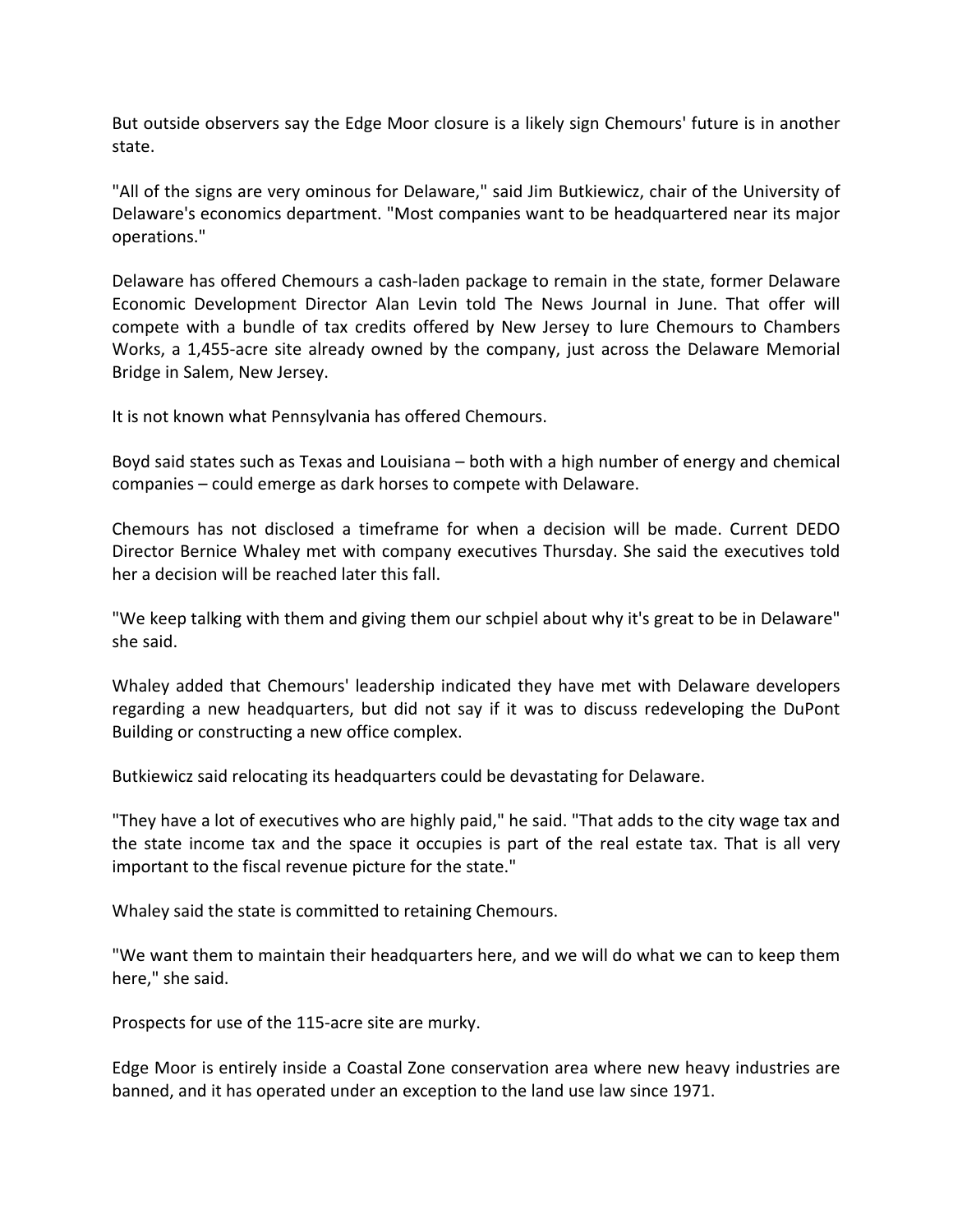Department of Natural Resources and Environmental Control program manager Phil Cherry said on Thursday that Chemours could likely transfer its Coastal Zone permit to another titanium dioxide producer if the site continued producing the same commodity. Attempts to develop another type of heavy industry or bulk transfer port on the property would likely run afoul of the ban, however.

Light industries or manufacturing could be considered for the property, provided a new owner meets requirements to include development provisions that more than cancel out any new pollution emissions or waste production.

## **Employees react**

Employees leaving the facility Thursday afternoon said the news was broken to them when the workers on shift were brought outside at about 8:30 a.m.

"You wonder why you are gathering, but you know it'sserious," said Matt Quirk, who has worked for six years as a instrument and electrical technician.

The employees were told severance would be available, but said the exact terms were still being decided. They were also told they could apply for other jobs at Chemours' facility in Salem County, New Jersey.

Quirk said he expected what positions are available elsewhere to be highly competitive.

"I've been through this before, but I don't think it hasreally hit people," said Quirk, who had been laid off once before during his 35 years with DuPont. "It sucks you are losing your job, but I feel bad for the kids here. It is high-paying jobs and I'm not sure Delaware has many left."

Whaley said Chemours will try to reassign employees, but a number of workers will likely be displaced.



Chemours CEO Vergnano reached out to Gov. Jack Markell and the state's Congressional delegation Thursday morning shortly before the release announcing the closure went public, Whaley said. That is roughly the same time a Chemours spokeswoman informed The News Journal of the shutdown.

Whaley said she was told the decision to

close the plant was reached at a board meeting earlier this week.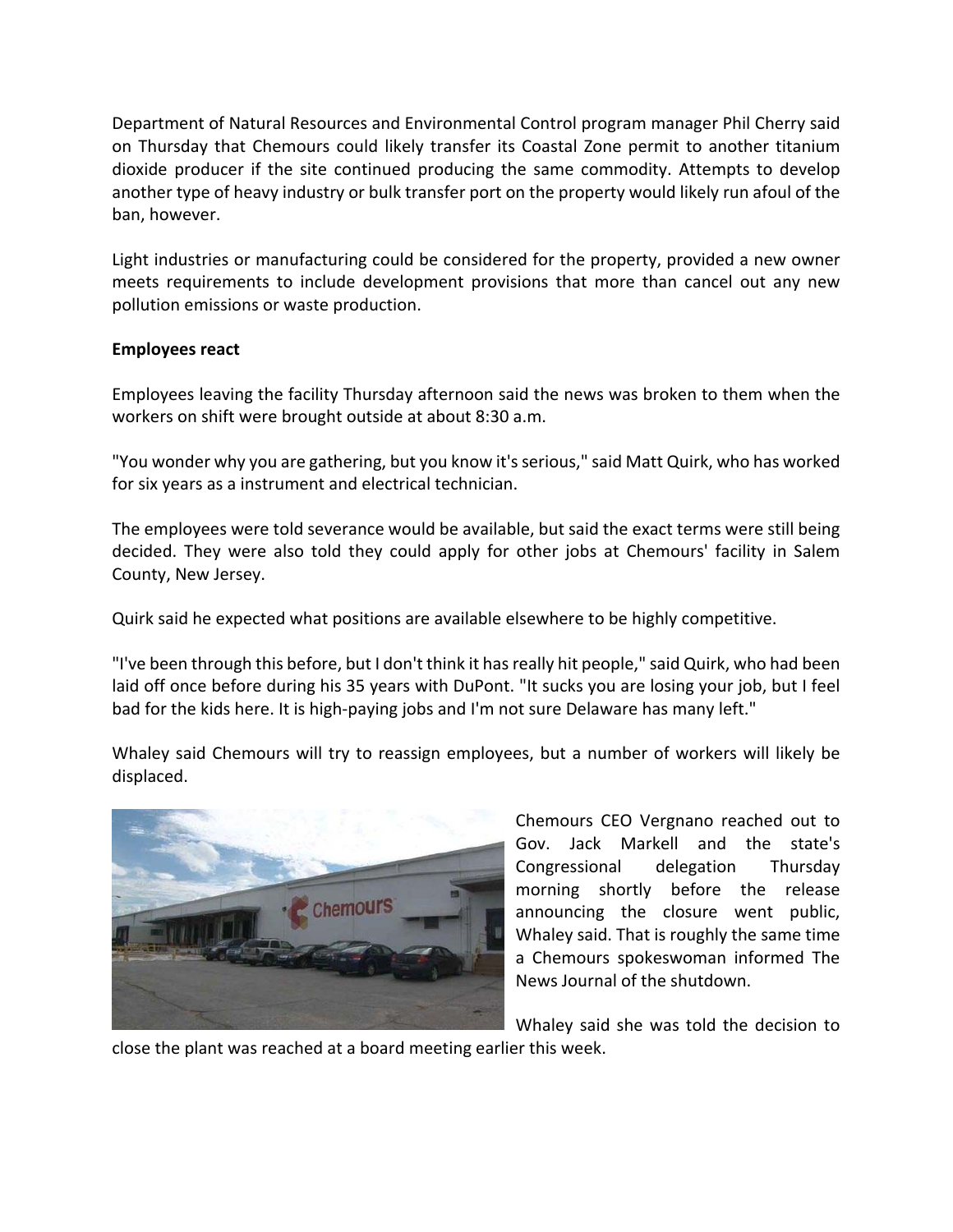Markell is disappointed for the workers and families impacted by the Chemours announcement, spokeswoman Kelly Bachman said in an email.

"The administration stands ready to provide support to any workers who need assistance and will remain in close contact with Chemours about the advantages of locating other operations in Delaware. Overall, our economy continues to make good progress with job growth that leads the region and we remain focused every day on waysto ensure good employment opportunities exist for every Delaware worker," Bachman said.

Delaware Sen. Margaret Rose Henry, D-Wilmington East, whose district includes Edge Moor, said she was also notified Thursday morning.

"It's a sad day when you lose a major site," she said. "Delaware will be hurting."

State Sen. Greg Lavelle, R-Sharpley, said he is concerned to see jobs leave the state, but is hopeful displaced employees will remain with the company.

"I'll take Chemours at their word that they will place these folks in other locations," he said.

## **Reasons for closure**

The move is part of Chemours' restructuring in response to a weak market for titanium dioxide. Sales dropped 18 percent in the second quarter of 2015 compared to the same period last year. The decline in demand also impacted second-quarter earnings for Chemours, which posted an \$18 million net loss.

The product is used in the paper and paint industries.

"A plant closure is never an easy decision, because of its impact on people who are valued members of our company," said E. Bryan Snell, president of Chemours Titanium Technologies, in a statement. "However, we believe this is the right business decision. Chemours is committed to the TiO2 market, and these changes position us for growth in the industry."

Chemours earlier this month announced it plans to cut \$350 million in costs by 2017 and review options for its chemical solutions unit. Smith said the closures in Tennessee and Delaware will save the company \$45 million a year.

"The [Edge Moor] plant is not fully utilized," Smith said. "When you have underused capacity that means the cost effectiveness of the plant is not optimal."

Chemours will consolidate its titanium dioxide production at four locations. In addition to the Johnsonville plant, the product also will be made in Mississippi, Mexico and Taiwan.